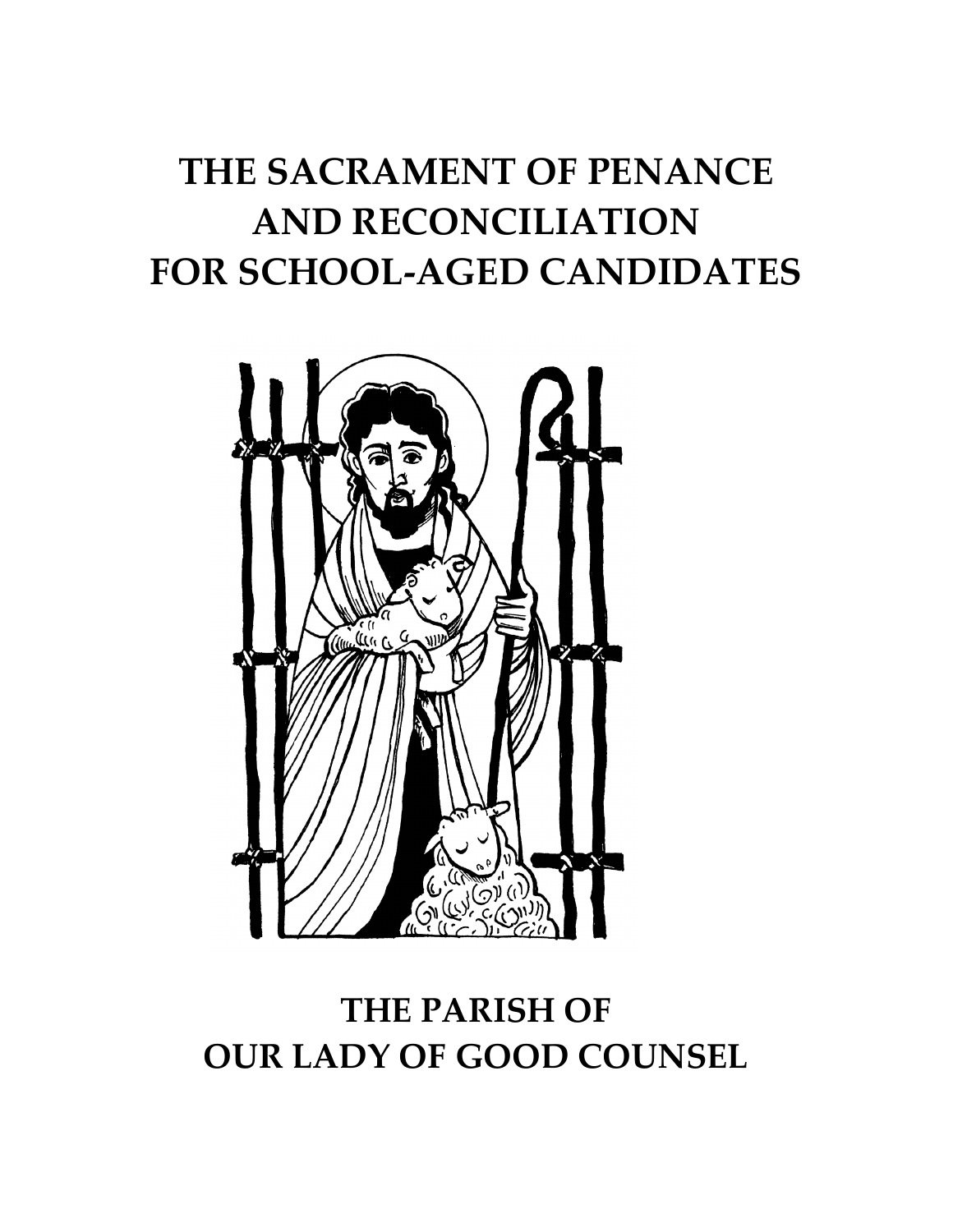### *A MESSAGE FROM OUR PARISH PRIESTS*

Dear Parents and Guardians:

May the peace and love of Our Lady of Good Counsel be with you.

Since its earliest days, the Church has recognized parents as the first educators of the faith. It is within the "domestic Church" created by each Christian family that baptized children first learn about God's love for them. Little by little, they are taught to love God through simple prayer and good deeds. Within the family atmosphere, young consciences are formed and develop as they begin to recognize good and bad choices, and how these choices help or hurt their relationship with God and God's people.

Your children are now of catechetical age. Their faith formation takes on more formal tones as they have been enrolled in a religious education program in our Parish. Although the practice and living of the Catholic faith is still the primary obligation of the parent, the School and PREP aid our parish families in the religious training of our Parish children. Now the religion lessons of the home are further developed intellectually and intuitively on an age-appropriate level.

As priests, we are commissioned by the Church to identify the goals and needs for our religious education program, and to also oversee the catechetical and sacramental preparation of our parish children. We take this ministry seriously.

This year is a very important time in your child's faith life as he/she prepares to meet Jesus in a new way in the Sacrament of Penance. In addition to classroom instruction, a parish sacramental program that includes parent meetings, activities, prayer services, and information packages has been structured to enhance parental involvement in this sacramental preparation. We urge you to take advantage of these opportunities. Also, take advantage of this special time to tell your child the stories about your own reception of the sacraments and about other personal faith moments. Pray daily at meal times and before bedtime. Talk to him or her about his/her guardian angel or about our Catholic saints. Most importantly, on Sundays, assist with your child at the Holy Sacrifice of the Mass, the central mystery and belief of the Catholic sacramental life. May your child's entry into the Church be your stepping-stone to Christ.

On **Thursday, March 24, 2022** our parish school-aged candidates will be invited to encounter Christ in the Sacrament of Penance for the first time. This special moment of grace harkens back to the promises of Baptism that made them children of God and recipients of God's unconditional love. This sacrament opens them to God's Holy Spirit and a Christian vision for a lifetime. As the parish anticipates this great moment of joy for your child, please be assured of my continued prayers for all involved in the sacramental preparation of your child. May Our Lady of Good Counsel bless all our endeavors.

Wishing God's blessing on you and your family.

Devotedly,

Reverend Robert Suskey

Reverend Msgr. Joseph A. Tracy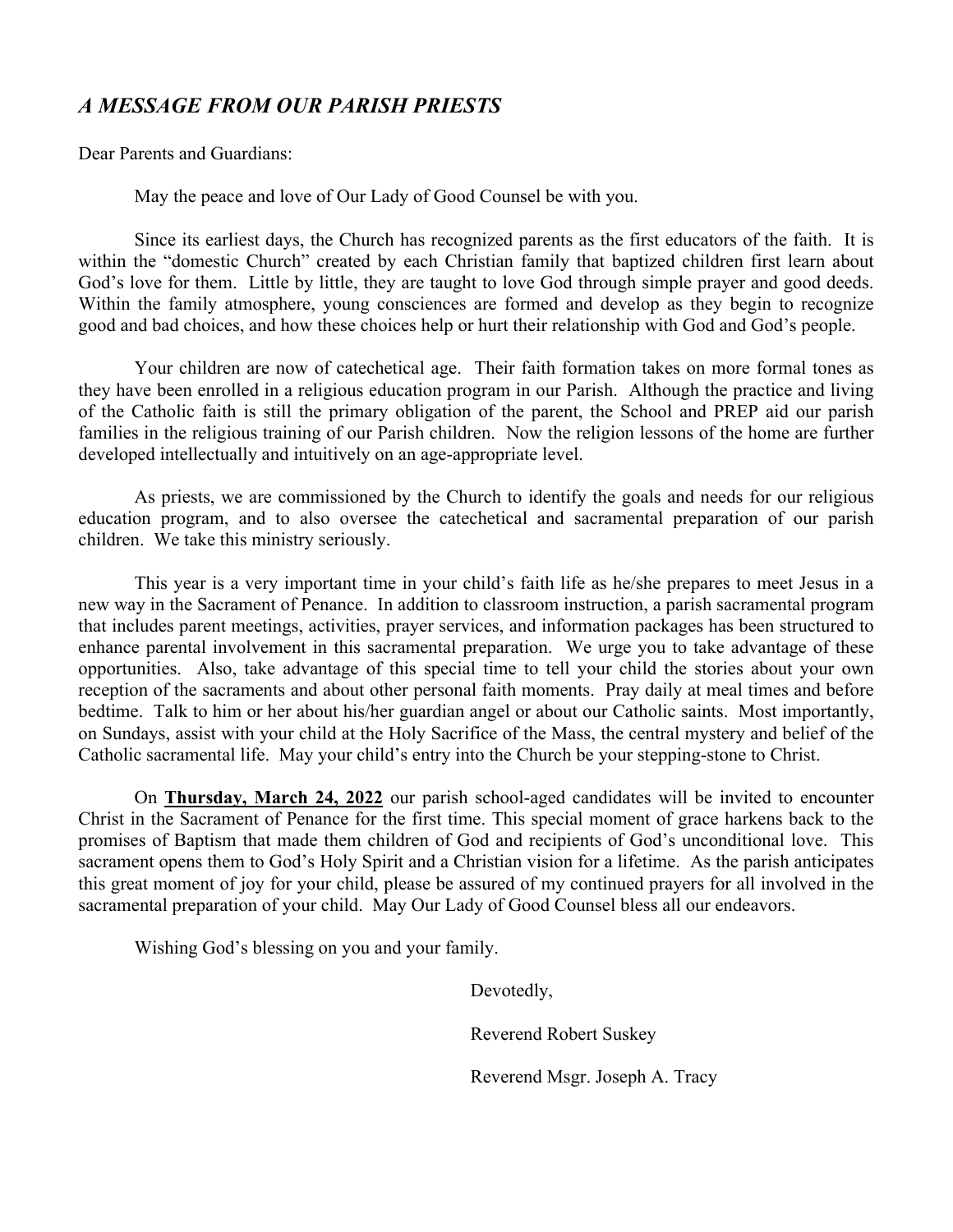# *SACRAMENT OF PENANCE AND RECONCILIATION\**

*(Source is The Catechism of the Catholic Church)*

*"You were washed, you were sanctified, you were justified in the name of the Lord, Jesus Christ and in the Spirit of God." (1 Corinthians 6:11)*

*In the Sacrament of Baptism, the gift of new life as a child of God and the promise for eternal life is given. Nevertheless, the magnitude of this sacrament of initiation does not remove the attraction of human nature to sin. The life of a baptized Catholic, therefore, is a continual journey of one's spirit turning towards God and away from the temptations of this world that rupture our relationship with God and the Church. This is the struggle of conversion to Christ, holiness, and eternal life.*

*"If we say we have no sin, we deceive ourselves, and the truth is not in us." (1 John1:8)*

*At times, however, the believer fails to follow the Gospel message of Jesus Christ by giving into these temptations. Theologically these actions are called sins. Sins that involve a serious or grave matter and are a total and deliberate turning away from God and rejection of the Church are called mortal sins. Everyday faults that do not remove us from communion with God and the Church are called venial.* 

*"On the evening of that day, the first day of the week" Jesus showed himself to the Apostles and "breathed the Holy Spirit on them, and said to them: 'Receive the Holy Spirit. If you forgive the sins of any, they are forgiven; if your retain the sins of any, they are retained.' (John 20:19, 22-23)*

*Only God can forgive sins.*

*The Sacrament of Penance and Reconciliation is the Church's liturgical prayer that reconciles a believer who has sinned with God\*. In this sacrament, the sinner admits to Christ, in the person of the priest, his/her offense to the Christian life while expressing a sincere contrition and willingness to make satisfaction for this sin. Within the loving and merciful embrace of God's Holy Spirit, the sinner is pardoned by the priest and returned to a life of grace. Thus, the Sacrament of Penance and Reconciliation restores the baptismal relationship between Father and child and continues the interior conversion of the believer.* 

*Mortal sins must be confessed to a priest in the Sacrament of Penance. It is not strictly necessary but is strongly encouraged by the Church to confess venial sins to a priest in the Sacrament of Penance. Regular confession of venial sins helps a believer to form his/her conscience in order to recognize and avoid these temptations while being healed through the saving love of Jesus Christ.*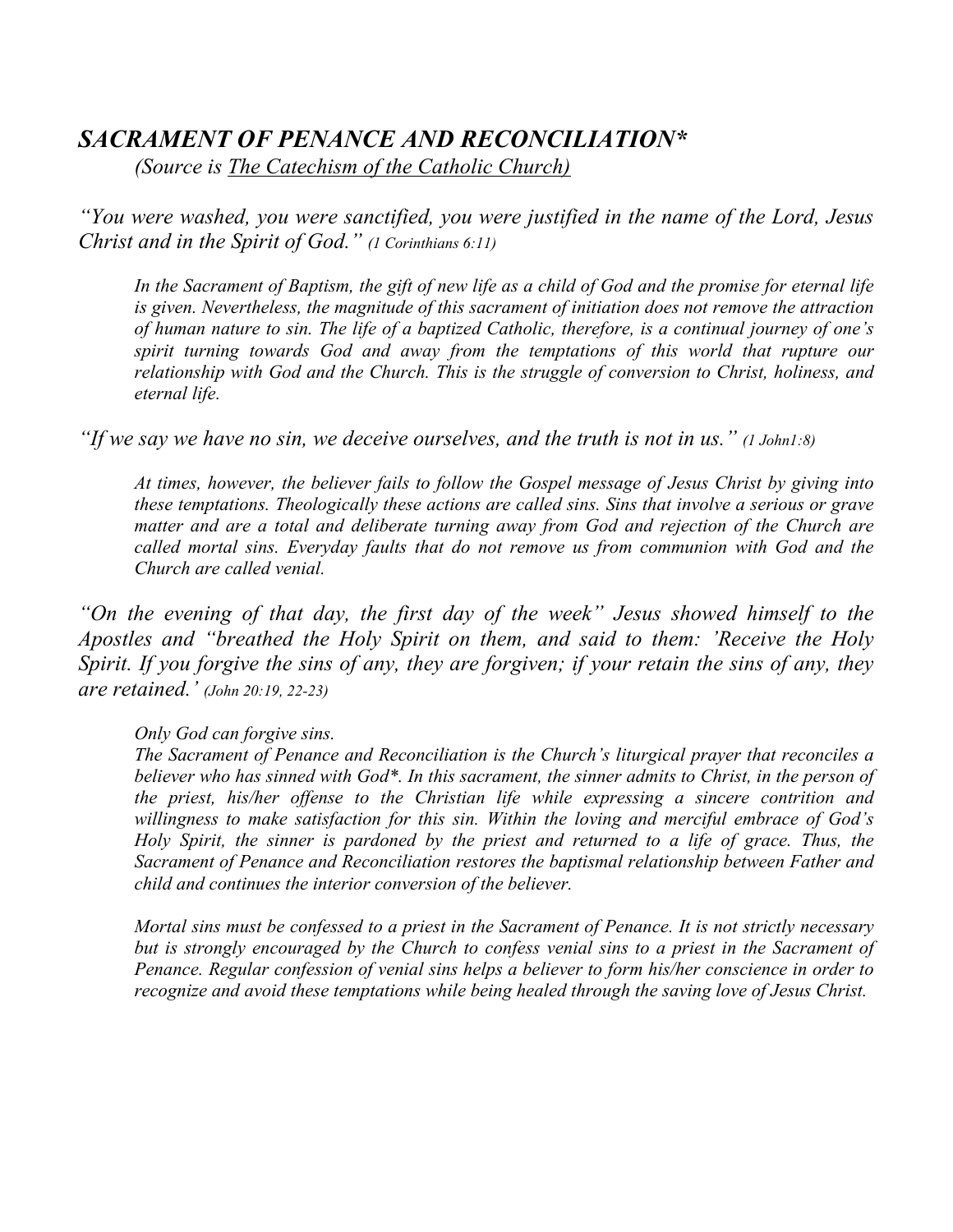### *THE RELIGION CORE CURRICULUM FOR YEARS ONE AND TWO*

*The following beliefs of the Catholic faith are taught on a level that is psychologically and educationally appropriate for a primary school aged child. These guidelines have been developed and approved by the Archdiocese of Philadelphia in answer to the Church's call to promote the faith through religious education. Please refer to your child's religion textbook for specific information.*

#### *YEAR ONE*

*The Trinity— God, the Father and Creator (and how we live in the world); God, the Son and our Savior of the World, Jesus Christ; God, the Holy Spirit, who lives in us and gives us grace through the Sacraments of Initiation*

*The Church and the Liturgical Seasons Mary—her feast days and special prayers and devotions Prayers –Sign of the Cross, Our Father, Hail Mary, Doxology (Glory be)*

#### *YEAR TWO*

*BUILD ON YEAR ONE'S CONCEPTS AND INTRODUCES:*

*The Seven Sacraments (Initiation, Healing, & at the service of communion) The Mass and its parts The Mass and the Eucharist—praise, thanks, grace and community Sacred vestments and vessels used at Mass Sacramentals of the Church Act of Contrition*

#### *CATECHESIS FOR THE RECEPTION OF 1ST PENANCE AND RECONCILIATION*

*"Catechesis for children must always respect the natural disposition, ability, age, and circumstances of individuals. It seeks, first, to make clear the relationship of the sacrament to the child's life; second, to help the child to recognize moral good and evil, repent for wrongdoing, and turn for forgiveness to Christ and the Church; third, to encourage the child to see that, in this sacrament, faith is expressed by being forgiven and forgiving; fourth, to encourage the child to approach the sacrament freely and regularly." National Catechetical Directory, Article #126*

*The theme of the Good Shepherd is used throughout this sacramental preparation.*

*--Relationship with God (the Good Shepherd)*

*--Moral sense of good (grace/community) and evil (sin/breakdown of relationship)* 

*--Types of sin (mortal & venial)*

*--Examination of Conscience (enclosed)*

*--The Rite of Penance and Reconciliation (enclosed)*

*--The Act of Contrition (enclosed)*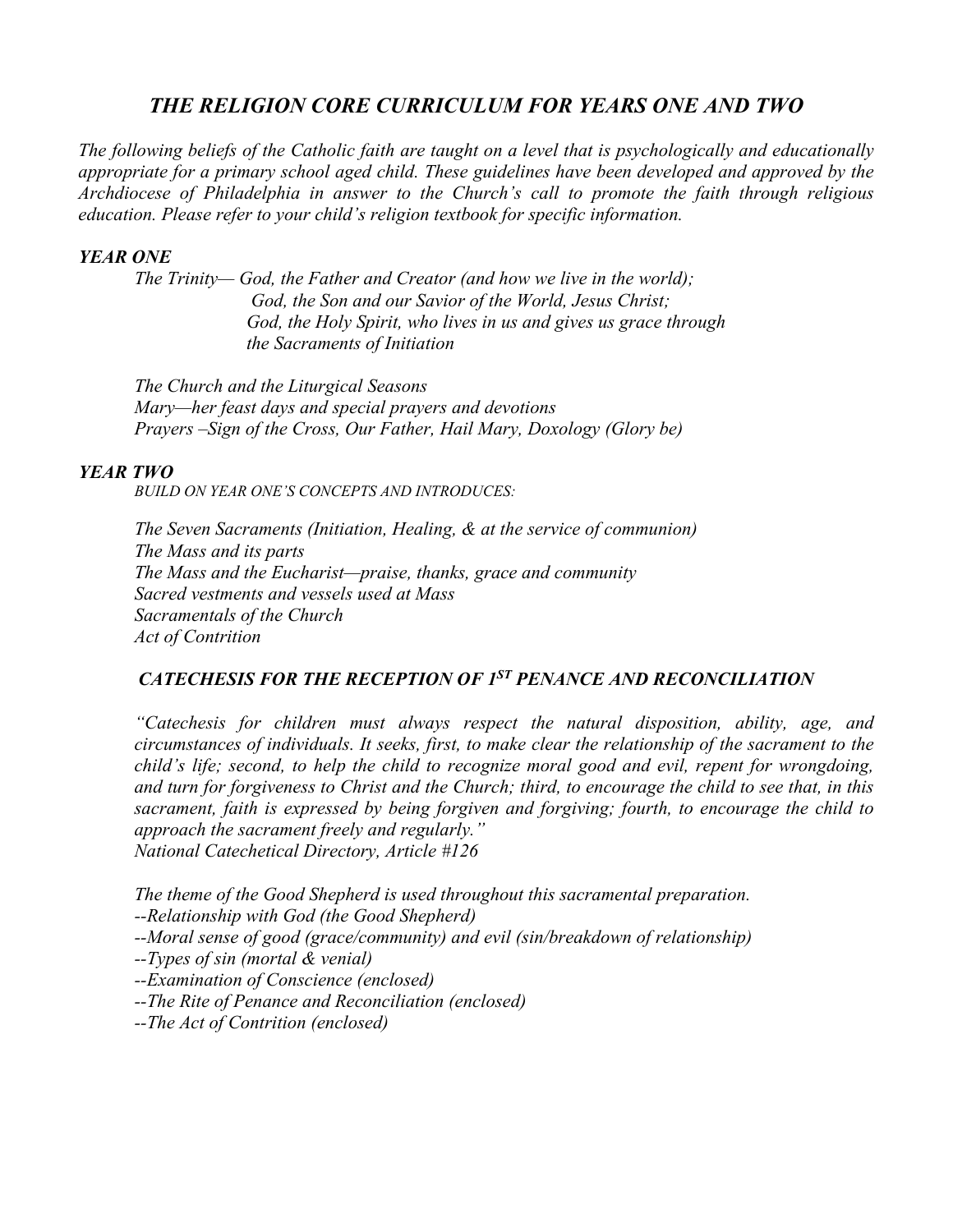### *How can a parent help with the sacramental preparation for First Penance and Reconciliation?*

*Repetition is the mother of all learning. This is especially true of a primary school age child when looking forward to a big life event. This notion also carries over to sacramental preparation with young children.* 

*The Church has always maintained that a consistent and loving witness to one's faith by a parent teaches more than any classroom lesson to a child. Parents, therefore, should be mindful of the child's prayer life, in particular, worshipping at Mass on Sundays and Holy Days of Obligation and saying daily prayers. In addition, parents should teach the child about the Catholic faith and support your child's catechist by reviewing all classroom work and assignments at home.* 

*Since sacramental preparation asks for the mastery of new concepts and prayers, some additional suggestions for this year follow:*

- *1. Help your child become acquainted with the Rite of Penance by role- playing the Rite of Penance with your child often.*
- *2. At bedtime or another convenient time read and discuss the story of the Good Shepherd.*
- *3. Pray the questions of the Examination of Conscience while your child answers privately in his/her heart to God.*
- *4. As a response to this examination say the Act of Contrition with your child, end with the Prayer of Absolution from the Rite of Penance.*
- *5. Write a "Message of Love" and give to your child either before or after his/her reception of the sacrament.*

*Finally, if you sense that your child is not ready for this sacrament please discuss this situation with your child's catechist.*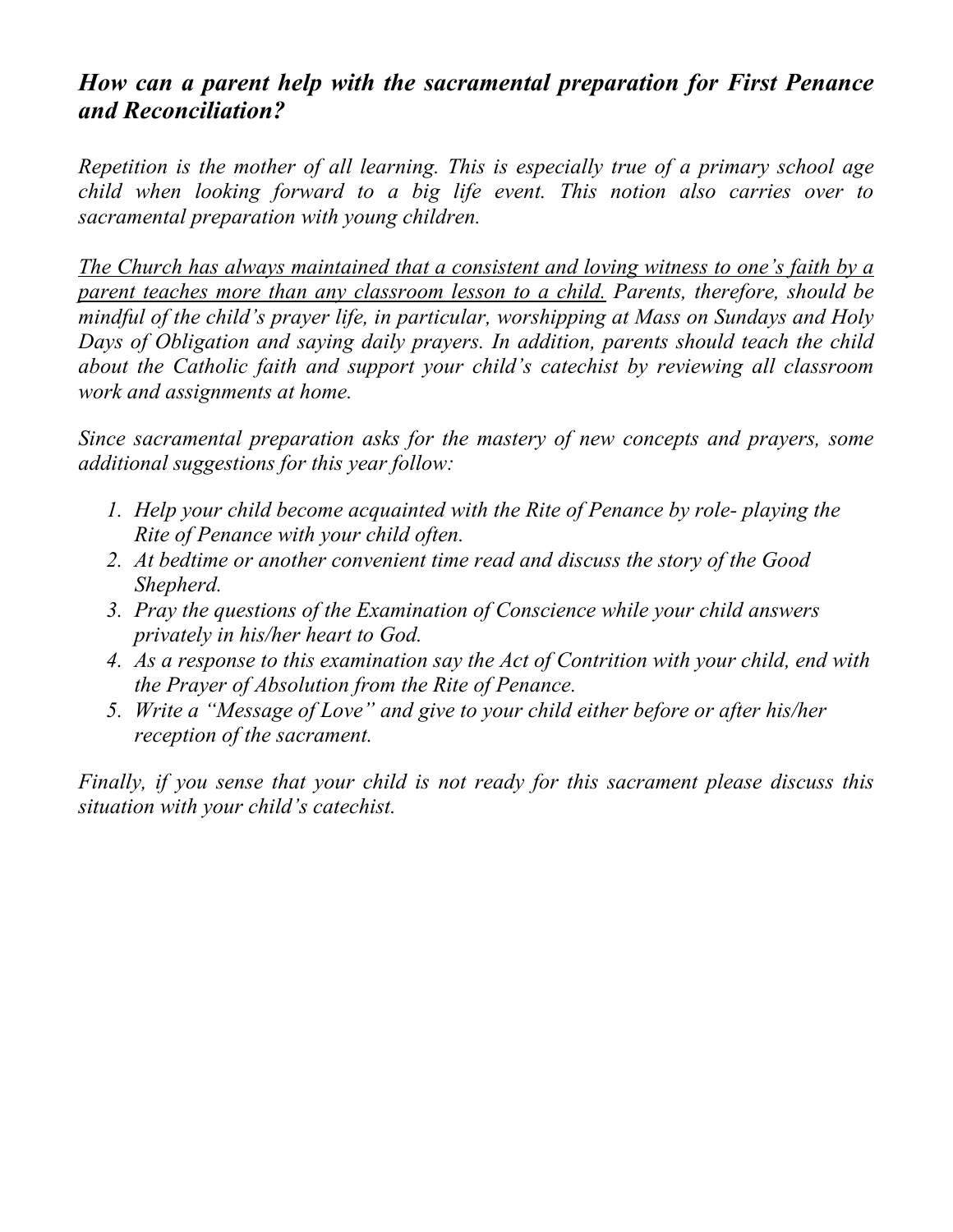# **Timeline for the Sacrament of Reconciliation and Penance**

# **The Sacrament of First Penance and Reconciliation will be celebrated at Our Lady of Good Counsel Church on Thursday afternoon, March 24, 2022 at 1:45 PM. (OLGC School Classes) AND on Thursday evening, March 24, 2022 at 6:45 PM (OLGC PREP Classes) Families, please be in the Upper Church by 1:30 / 6:30 pm**

## **IMPORTANT DATES**

## **Completed information sheet in sacrament packet is due to the PREP office no later than November 12, 2021.**

**Sacrament packet available for printing on October 1, 2021 on the parish website:** *[www.olgc.org](http://www.olgc.org/)*

- **Click on "Parish"**
- **Click on "Sacraments"**
- **Click on ""Sacraments of Healing"**
- **Click on "Reconciliation (Penance)"**

| <b>Mandatory Sacrament Talk for 1st Time Parents</b> | <b>Wednesday, November 10, 2021</b> |
|------------------------------------------------------|-------------------------------------|
| (McNelis Room Trinity Center during PREP)            | $4:15-5:30/6:15$ pm-7:30pm          |

This is a mandatory presentation for all first time parents of sacrament children.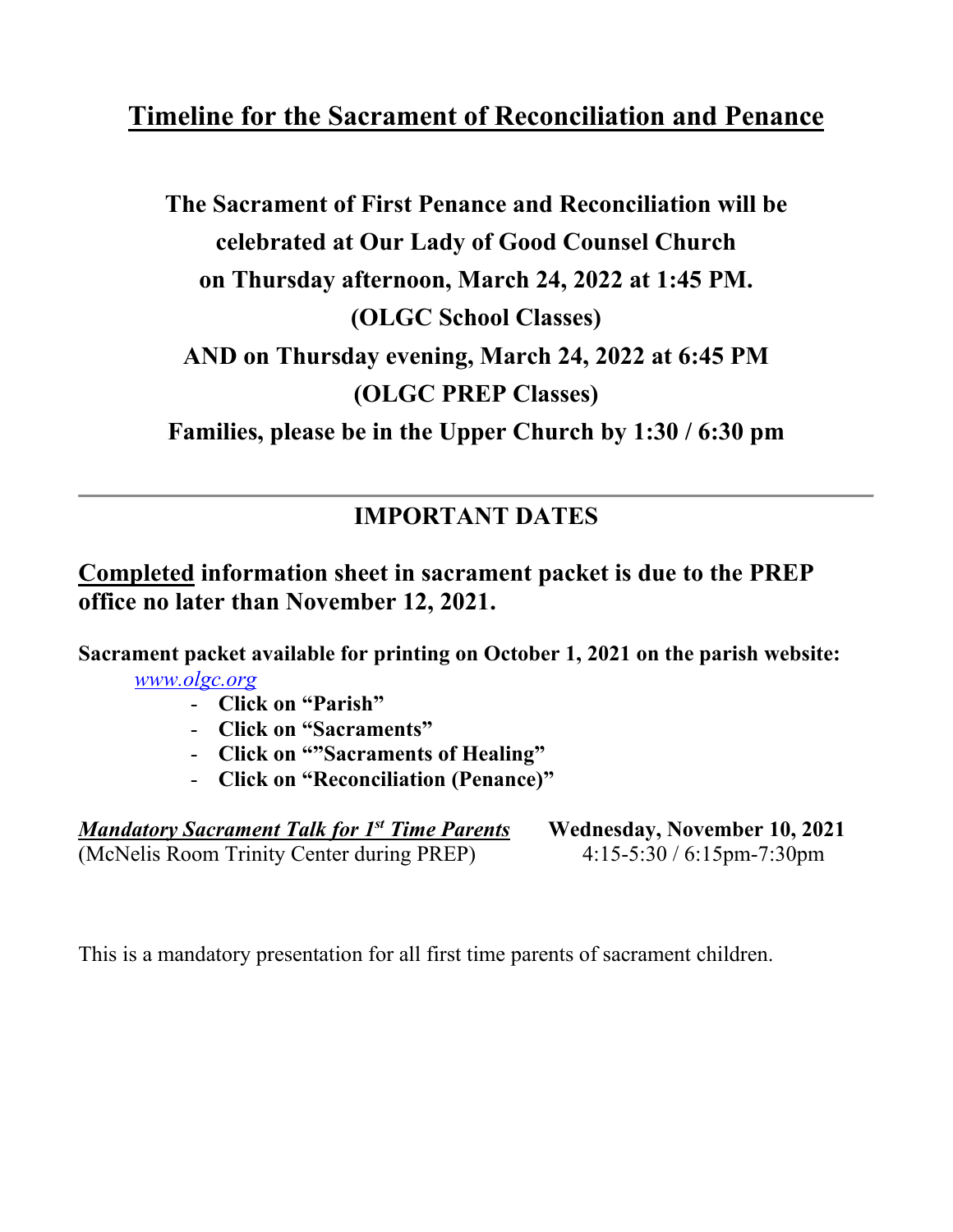# *EXAMINATION OF CONSCIENCE*

### CARING FOR GOD

Do I listen and talk with God?

- Do I praise God and visit Him on His Holy Day?
- Do I thank God for all He has given me?
- Do I tell God I am sorry when I am selfish?

### CARING FOR OTHERS

Do I obey my parents and others who care for me? Am I kind to others and respectful towards them? Do I help others? Do I forgive people who hurt me? Do I tell the truth?

### CARING FOR MYSELF AND GOD'S WORLD

Do I take care of my body? Do I take care of what I have? Am I wasteful? Do I share my things? Do I treat animals with care?

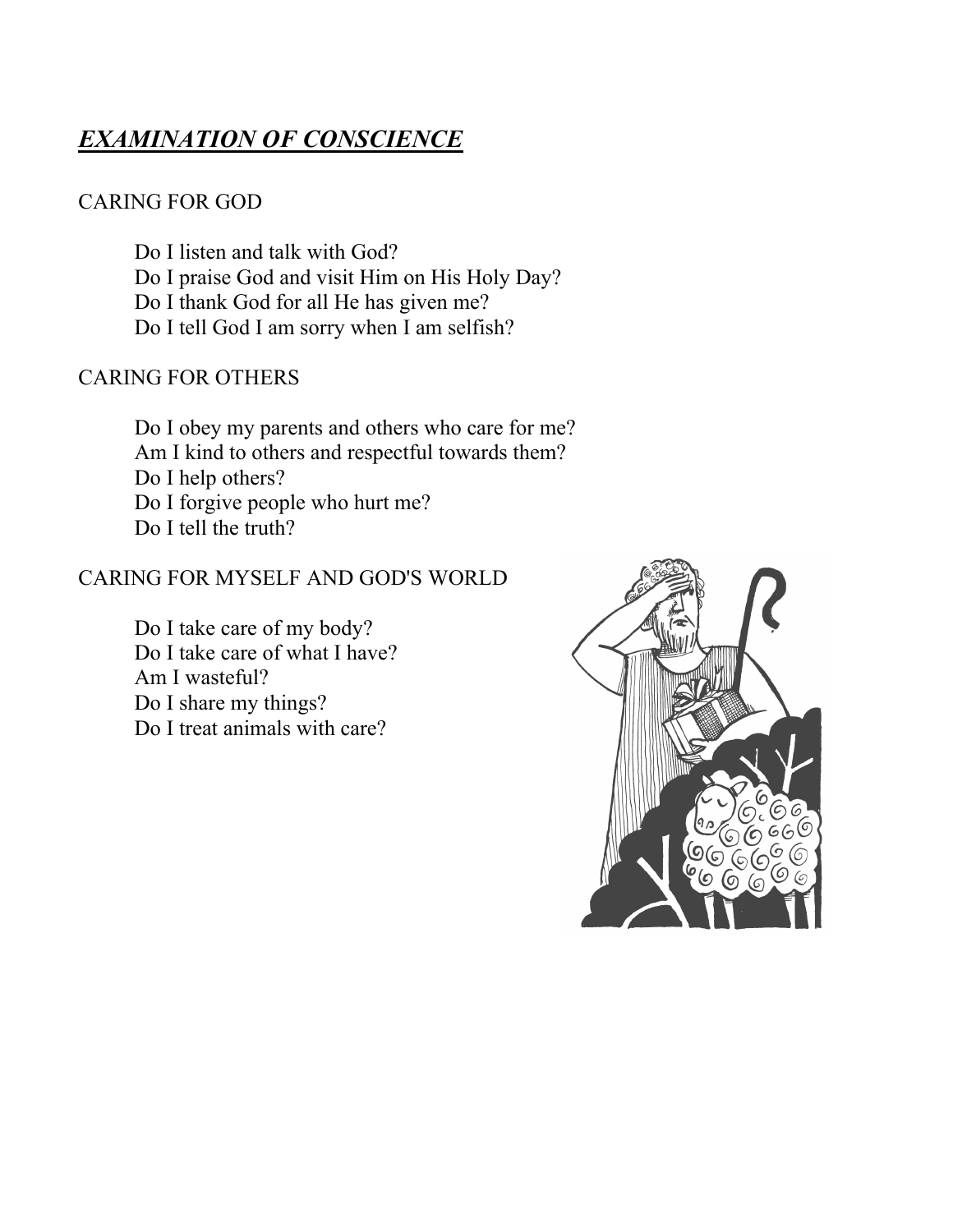*Penitents may choose to receive the Sacrament of Penance and Reconciliation either "face to face" or anonymously.*

*RECEPTION OF THE PENITENT*

The priest welcomes the penitent.

### The penitent: **IN THE NAME OF THE FATHER, AND THE SON, AND THE HOLY SPIRIT.**

 **AMEN.**

The priest invites the penitent to have trust in God.

*READING OF THE WORD OF GOD (OPTIONAL)*

The priest or penitent may read a text of Holy Scripture.

#### *CONFESSION OF SINS AND ACCEPTANCE OF SATISFACTION The penitent: (BLESS ME, FATHER, FOR I HAVE SINNED.) THIS IS MY FIRST CONFESSION. THESE ARE MY SINS:*

Tell the priest your sins with honesty and sorrow, and also tell the priest a little about yourself.

The priest will listen to you and guide you.

#### *The penitent: I AM SORRY FOR THESE AND ALL MY SINS.*

#### *The priest will give you a penance to help make up for your sins and to change your heart.*

PRAYER OF THE PENITENT AND ABSOLUTION

(Act of Contrition—next page)

*After the Act of Contrition, the priest will give you Absolution.*

At the end of the Absolution, make the sign of the cross and say, **AMEN.**

*PROCLAMATION OF PRAISE AND DISMISSAL*

The priest: Give thanks to the Lord, for he is good. The penitent: **HIS MERCY ENDURES FOREVER.**

The priest dismisses the penitent in peace. The penitent then leaves and says his/her prayers of penance.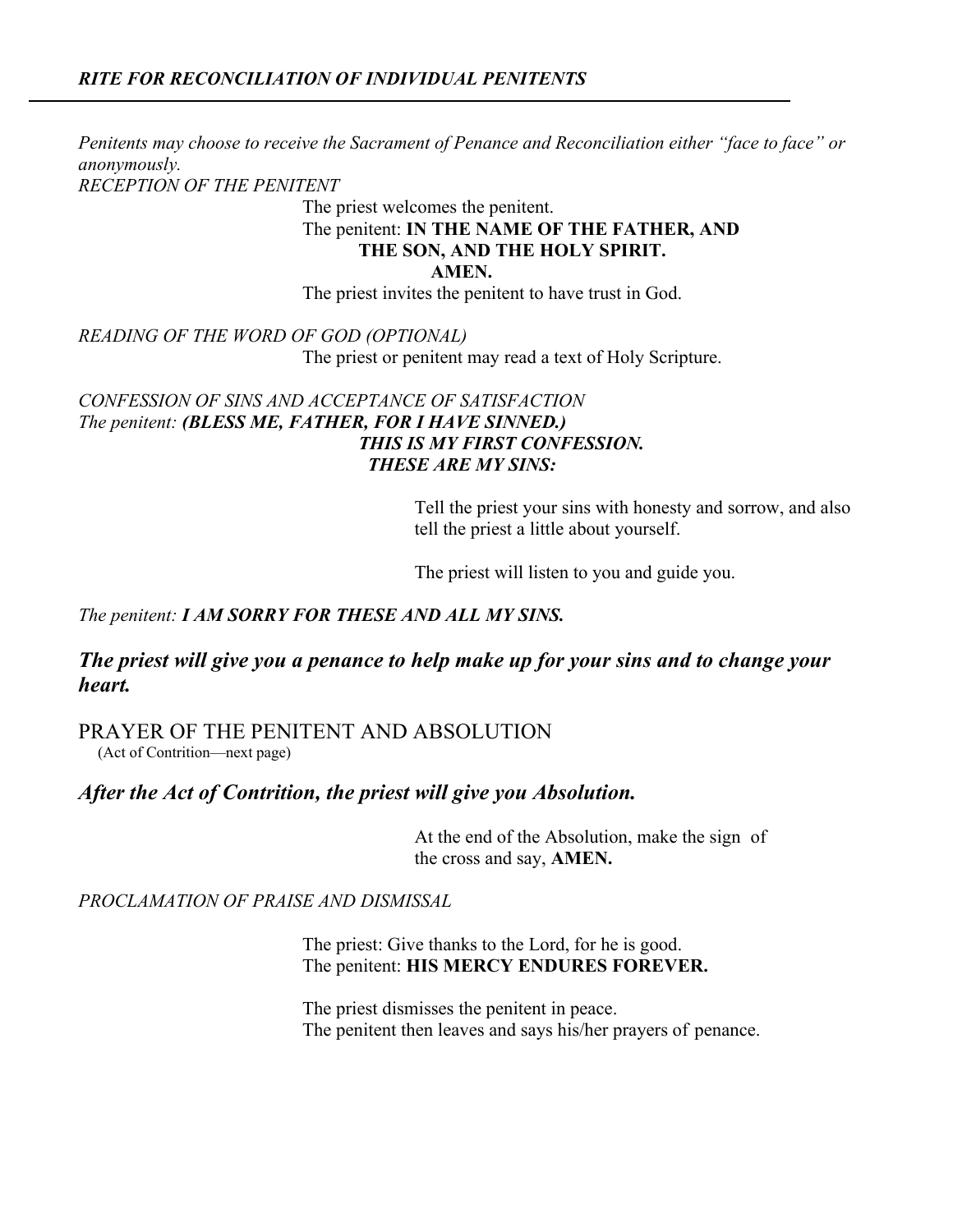## *Act of Contrition*

O MY GOD I AM VERY SORRY FOR HAVING OFFENDED YOU, AND I DETEST ALL MY SINS BECAUSE OF YOUR JUST PUNISHMENTS, BUT MOST OF ALL BECAUSE THEY OFFEND YOU, MY GOD, WHO ARE ALL GOOD AND DESERVING OF ALL MY LOVE. I FIRMLY RESOLVE, WITH THE HELP OF YOUR GRACE, TO SIN NO MORE AND TO AVOID THE NEAR OCCASIONS OF SIN.

AMEN.